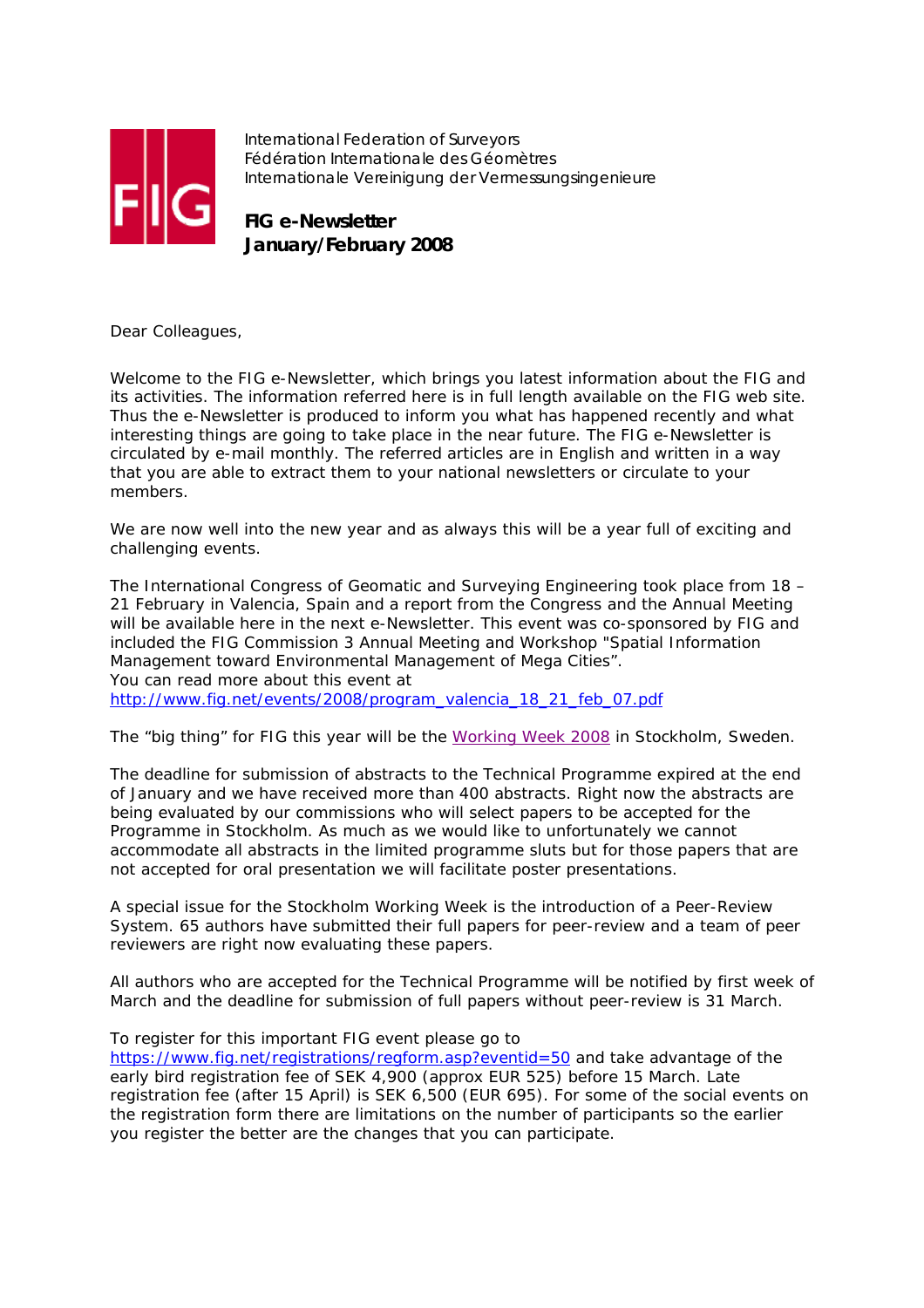When you register please also book your accommodation directly with one of the hotels with whom we have negotiated special rates. Go to the website at www.fig.net/fig2008 and find booking forms for all hotels under "accommodation".

## **Articles of the Month – January and February 2008**

In the FIG *Article of the Month* series high-level papers focusing on interesting topics to all surveyors are published. The paper can be picked up from FIG conference or another event.

The Article of the Month in **January** was Grenville Barnes Developing Cost-effective and Resilient Land Administration Systems in Latin America It is written by Associate Prof. Grenville Barnes, USA and was presented as a paper during the 6th FIG Regional Conference 2007 in San José, Costa Rica, November 2007

The Article of the Month in **February** was Stephen T. Mague and Robert W. Foster: Where's the Shoreline? Sources of Historical High Water Lines Developed in the Context of Massachusetts Coastal Regulations" It is written by Mr. Stephen T. Mague and Mr. Robert W. Foster, USA. The paper was presented in a technical session at the 6th FIG Regional Conference in San José, Costa Rica, November 2007

## **News of the last months**

# **FIG Annual Review June 2006 – December 2007**



The FIG Annual Review June 2006 - December 2007 has now been published. Hard copies of the annual review will be mailed to all members by end February. If you do not receive your copy, you can contact the FIG office, email: FIG@fig.net. You can also download the FIG Annual Review from here: The FIG Annual Review June 2006 - December 2007 in pdf-format (2.60 MB)

**Working Group 1.2 Young Surveyors Newsletter Winter 2008 Issue No. 2 as a** pdf file **(1.29 MB)** 

## **Forthcoming events:**

**13th FIG Symposium on Deformation Measurements and Analysis (WG 6.1) with the 4th IAG Symposium on Geodesy for Geotechnical and Structural Engineering (SC 4.2) - Measuring the Changes. Lisbon, Portugal, 12-15 May 2008**  Read more: http://measuringchanges.lnec.pt

**International Workshop Sharing Good Practices: e--Learning in Surveying, Geoinformation Sciences and Land Administration jointly organised by FIG Commission 2, Commission 7 and the International Institute for Geo- -information Science and Earth Observation (ITC). Enschede, the Netherlands, 11-13 June 2008**  Read more: http://www.itc.nl/fig\_elearning2008

**FIG Working Week 2008, Stockholm, Sweden, 14-19 June 2008**  Read more: http://www.fig.net/fig2008/